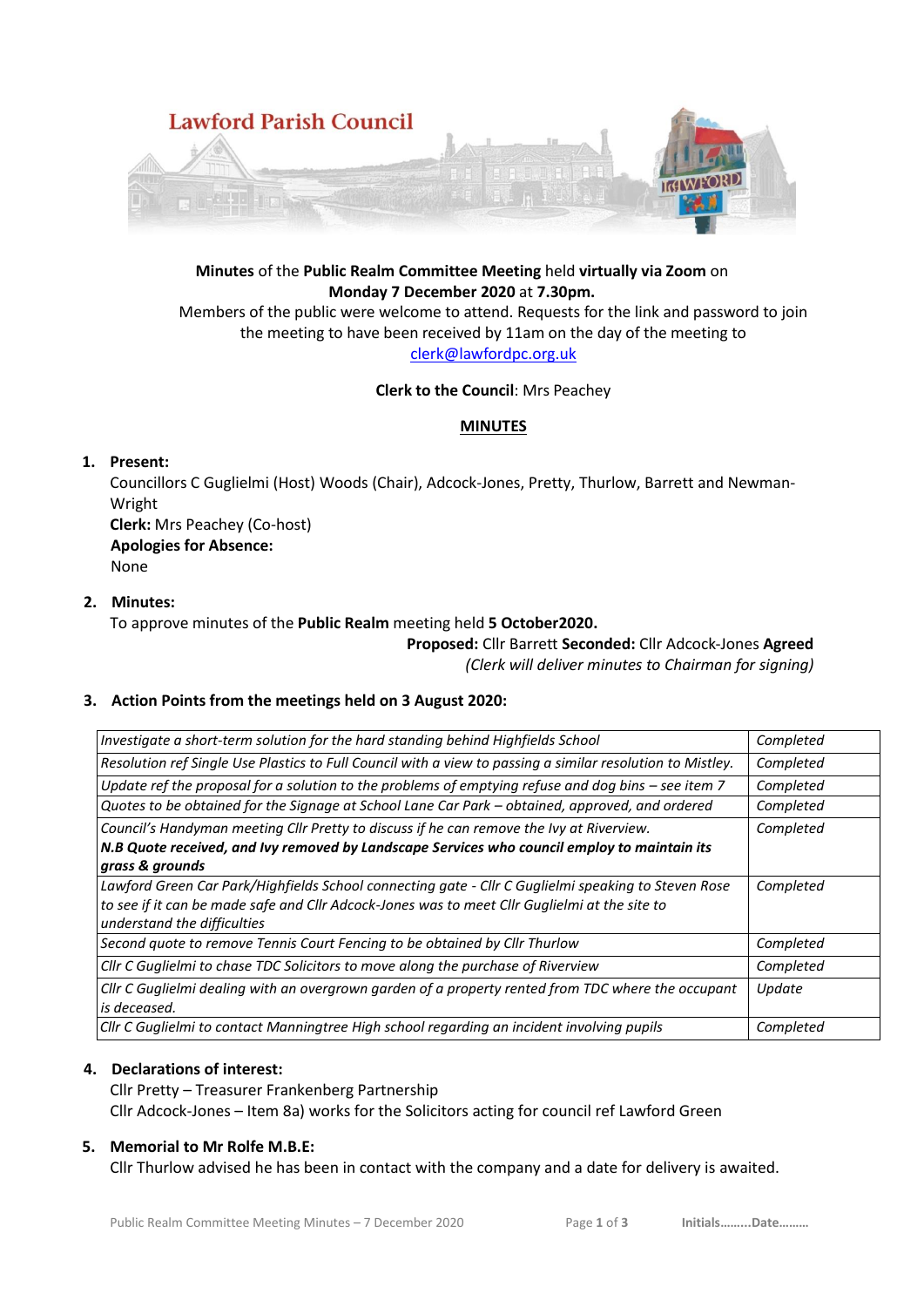# *6.* **Frankenberg Partnership Association:**

Cllr Pretty advised the  $50<sup>th</sup>$  Anniversary visit is planned for October 2021, but plans will not be announced until it is clear the Covid situation is under control

#### **7. Refuse Bins:**

**For information**, see response below ref the proposed contract to empty bins submitted to TDC by Cllr Thurlow

*TDC must ensure the waste budget remains within control and in the first instance they will carry out another audit of the Lawford area to map the bins to see if there is scope for any savings through efficiencies which would then allow future bins to be absorbed into the contract at NIL cost. Due to work commitments they do not expect this piece of work to commence until the late February, but once complete will let Council have a copy of the map and findings.*

#### **8. Lawford Green Car Park**

- *a)* Emails have been exchanged and council awaits a response from Highfields School to the latest email/suggestion
- b) The Car Park will be opened on **Thursday 10th December** for parents to park and deliver/collect their children from Lawford C of E School. The School will not open the gate between the school and car park; therefore, parents will have to walk children round to the school. Whilst this may take a little longer it is much safer than parking on the highway and will cause much less obstruction for residents and vehicles in the area. The car park will only be open during school hours and not at weekends or holidays. It is not for use by commuters or contractors.

**For note:** Cllr C Guglielmi advised council the Zebra Crossing on Long Road will e started in February/March 2021 and consideration is being given to extending the no parking further along Long Road.

#### **9. Projects – schedule of works to be agreed**

- a) Signage School Lane
	- i) Council decided the car park at School Lane will open until 8pm in the Summer months (1 June until 30 September) Clerk will arrange for a sign to reflect this. It was suggested residents in School Lane be canvassed for a volunteer to lock the gate during these months. **Proposed:** Cllr Pretty **Seconded:** Cllr C Guglielmi **Agreed**
	- ii) Following minor amendments, the circulated signs were approved. Clerk will arrange for them to be produced and installed. **Action - Clerk**
- **b)** Review and agree suggested projects for 2021 and beyond, agree a schedule of works, identifying source of funding (reserves or grant funding *As some councillors had not received the posted spreadsheets it was agreed this be carried forward to Full Council on 21st December 2020.*

 **Action - Clerk**

#### **10. Riverview Purchase update**

Council has advised solicitors exchange of contracts can take place as soon as possible. Email received since the Agenda was issued advised TDC had come back with amendments (which were in LPC's favour) for LPC to approve. Email trail circulated to councillors.

#### **11. Defibrillator update:**

a) The box has been received and the defibrillator is currently being commissioned at the Ambulance Trust Engineering Department at Barton Mills. Once completed it will be delivered to the Manningtree First Responders.

#### **15.** *Highways Matters:*

**a)** School Lane – Cllr C Guglielmi advised the sign that was knocked down by a truck will be replaced and a claim has been made on the company. A Volume/Traffic survey has been completed and the result is awaited, following that result a NO HGV ACCESS sign could be revisited. Rose Builders have put a sign up advising 'NO HGV's to the Construction site'